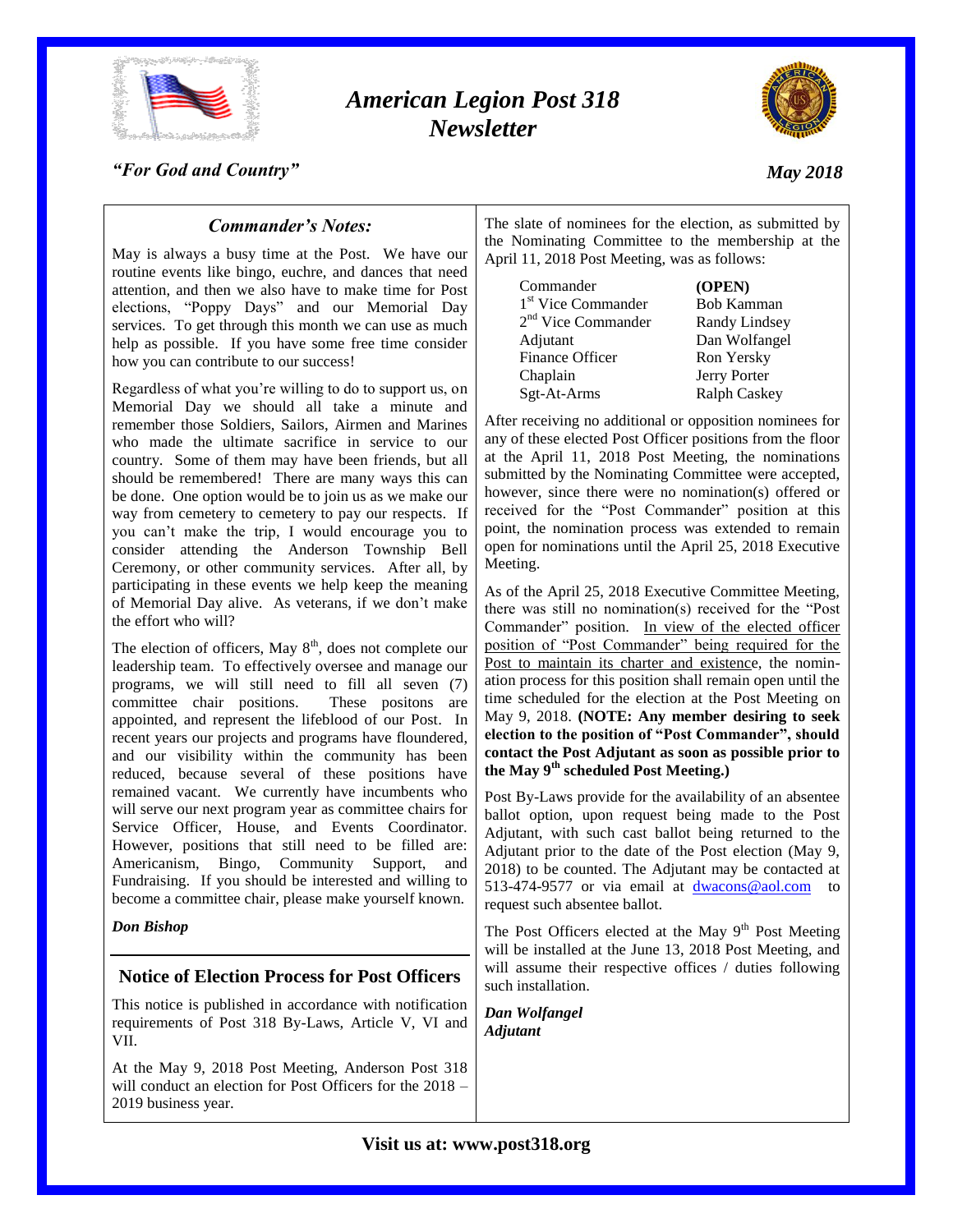### *Fund Raising Update:*

The Post has to raise about \$6,000 each month to continue operations. You can support our fund raising efforts by either attending, or working, our various events. For April, we exceeded the \$ 6000 threshold. How we got there is summarized in the table below.

| Event           | <b>Contribution</b> |
|-----------------|---------------------|
| <b>Bingo</b>    | \$5,555             |
| <b>Dances</b>   | \$1,591             |
| <b>Euchre</b>   | 210                 |
| <b>Open Mic</b> | 199                 |
| <b>Rentals</b>  | 700                 |
| Total           | \$8,255             |

**Bingo** –We conduct bingo every Sunday. Doors open at 4:30p games begin at 6:00p. If you're willing to help out, contact Bingo Manager, Ed Sears at 474-0246.

**Post Dances** – We attempt to schedule 2 dances each month. They are open to the public. Doors open at 7p. The bands perform from 8p to 11p. Volunteers are always needed for these events, if you're willing to help out, please contact Don Bishop at 474-4194.

**Euchre** – Euchre is scheduled every Thursday night and is open to the public. Buy-in is \$5. Doors open at 6:45p, games begin at 7p. Contact Euchre Manager, Joe Baker (289-9044), with any questions.

**Open Mic** – Open Mic returned to the Post April 13<sup>th</sup>. It is scheduled from 7:30p to 11p on 5/11, 6/1, 6/8, 6/15, 6/22, and 6/29. This event provides local artists an opportunity to perform in front of an audience. There are no admission fees and children are welcome. Beverage and concession services are also available. If you have questions, please contact Don Bishop at 474- 4194.

#### *Charitable Giving* Over the course of each year American Legion Post 318 Charities, Inc. (*Charities, Inc.*) contributes thousands of dollars to programs and causes important to our membership. To cover this philanthropy, *Charities, Inc*. has to raise approximately \$2,200 each month. The following is an overview of the programs recently funded by *Charities, Inc*.: **After Prom** – After Prom is an event arranged by each and friends.

of the local high schools. It is an entertainment experience that follows prom. The program goal is to provide a drug and alcohol free event that will end with the safe return home of each students. *Charities, Inc*. provides financial support for these events.

**Flags for Schools & Community** – *Charities, Inc*., has a budget for buying and donating flags to schools and non-profit community organizations. Most recently a Purple Heart flag was donated for display at the Anderson Township Veterans Memorial.

The following is a summary of recent *Charities, Inc.* income and expenses.

|                                | Income    | Expenses   |
|--------------------------------|-----------|------------|
| <b>Bingo</b>                   | 913<br>S  |            |
| <b>Member Donations</b>        | \$<br>750 |            |
| <b>Kroger Rewards</b>          | \$<br>237 |            |
| <b>Amazon Smiles</b>           | \$<br>13  |            |
| Post 318 Loan                  | \$1,000   |            |
| <b>Flags for Schools/Comm.</b> |           | 188        |
| <b>Volunteer Raffle</b>        |           | .50        |
| <b>After Prom</b>              |           | 100        |
| <b>Shelving Unit</b>           |           | <b>200</b> |
| <b>Monthly Rent</b>            |           | 300        |
| <b>Total</b>                   | \$2.913   | 838        |

You can help raise the funds needed to support our programs and philanthropy by; 1) volunteering to work *Charities, Inc*. fund raising projects, 2) making tax deductible donations to *Charities, Inc*. and 3) by registering with both Kroger and Amazon to participate in their corporate charitable giving programs. An overview of these programs is listed below:

**Kroger Community Rewards** – If you are a Kroger customer and are not currently supporting a charitable organization through *Kroger Community Rewards*, we would encourage you to do your part! Go to [www.kroger.com,](http://www.kroger.com/) and register for the Kroger Community Rewards program and select *American Legion Post 318 Charities*, Inc. as your cause.

**Amazon Smiles** – *American Legion Post 318 Charities Inc.* is now registered with Amazon Smiles. So, if you shop at Amazon and select *American Legion Post 318 Charities, Inc.* as your charity, Amazon donates 0.5% of all eligible purchases. To maximize our revenue opportunities please share this information with family

## *At The Flag Pole*

Display the Flag days:

May 13<sup>th</sup> Mother's Day May 15<sup>th</sup> Women's Army Corps Founded May 19<sup>th</sup> Armed Forces Day May 28<sup>th</sup> Memorial Day ( half-staff until noon)

*Ralph Caskey Sgt.-at-Arms*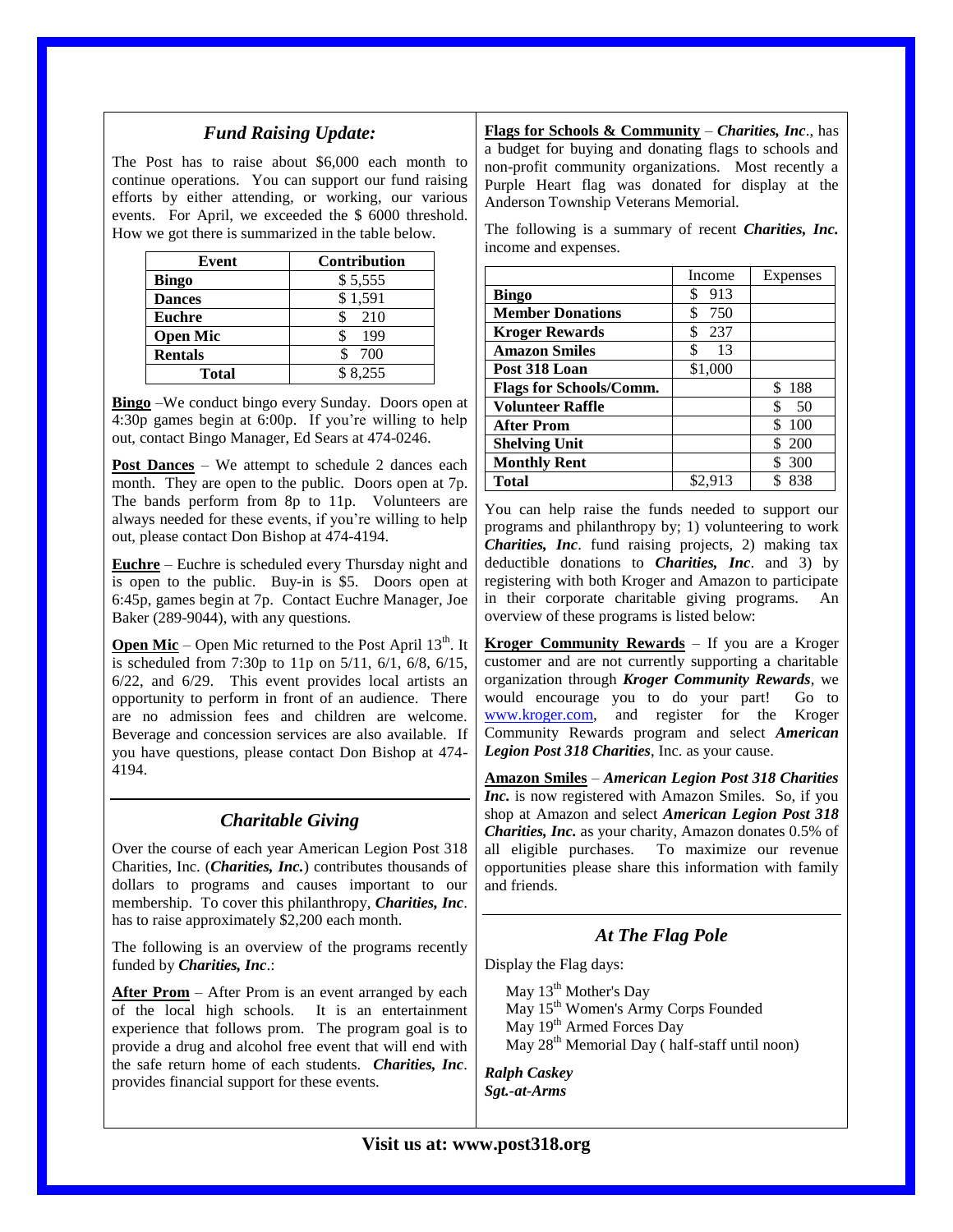#### *Help Wanted*

This *"Help Wanted"* column was intended to become a regular feature in our monthly newsletter. We hoped that by communicating the kind of support needed we could spark some interest and get some volunteers. Wrong again! So far, we've only heard from 1 member who has volunteered to fill two (2) positions. Therefore, there are still opportunities available. If you're interested, please contact Commander Bishop.

- **Bingo Manager** (member)
- **Fundraising Chairman** (member)
- **Community Support Chairman** (member)
- **Graphics Arts Support** (member/non-member)
- **Bingo Volunteers** (member/non-member)
- **Dance Volunteers** (member/non-member)
- **Post Personal Shopper** (member/non-member)

## *May Dance Schedule*

There are two (2) dance events scheduled for the month of May.



We start the month off by celebrating *Cinco de Mayo* with the *Cincy Rockers. The Last Caballeros (TLC)* where originally scheduled to appear, but an unexpected surgery caused them to cancel. However, in support of the Cincy Rockers, members of *TLC* and *Vocalpalloza* will be making guest appearances.

Besides having great music to dance to, table snack for the evening will be chips and salsa. We will also offer \$5.00 Margarita's, a stand-in Photo Op, and a sombrero toss. Get a little lucky on the toss and you will get a free Margarita, or drink of your choice. If you come out you will get an evening's worth of entertainment for the price of a single admission.

On May  $19<sup>th</sup>$ , the Patriot Center welcomes back Bluestone Ivory. This high octane group, with a fantastic horn section, brings you the music of *Chicago.*  If you come out for this event *"25 or 6 to 4"* will be stuck in your head, but a lot of memories will also come pouring out.



Tickets to all of our dance events can be purchased by going to our web site [www.post318.org](http://www.post318.org/) and clicking on the special events tab. Tickets purchased in advance are \$10. Tickets purchased at the door are \$12.50.

#### *Interested in a Post Jacket?*

Several members have made inquiries regarding how they might obtain a Post jacket. These jackets were made to order, at a cost of about \$60 each. If you're interested in acquiring a jacket, please contact Ralph Caskey, and provide your jacket size. If there's enough interest we will place another order.



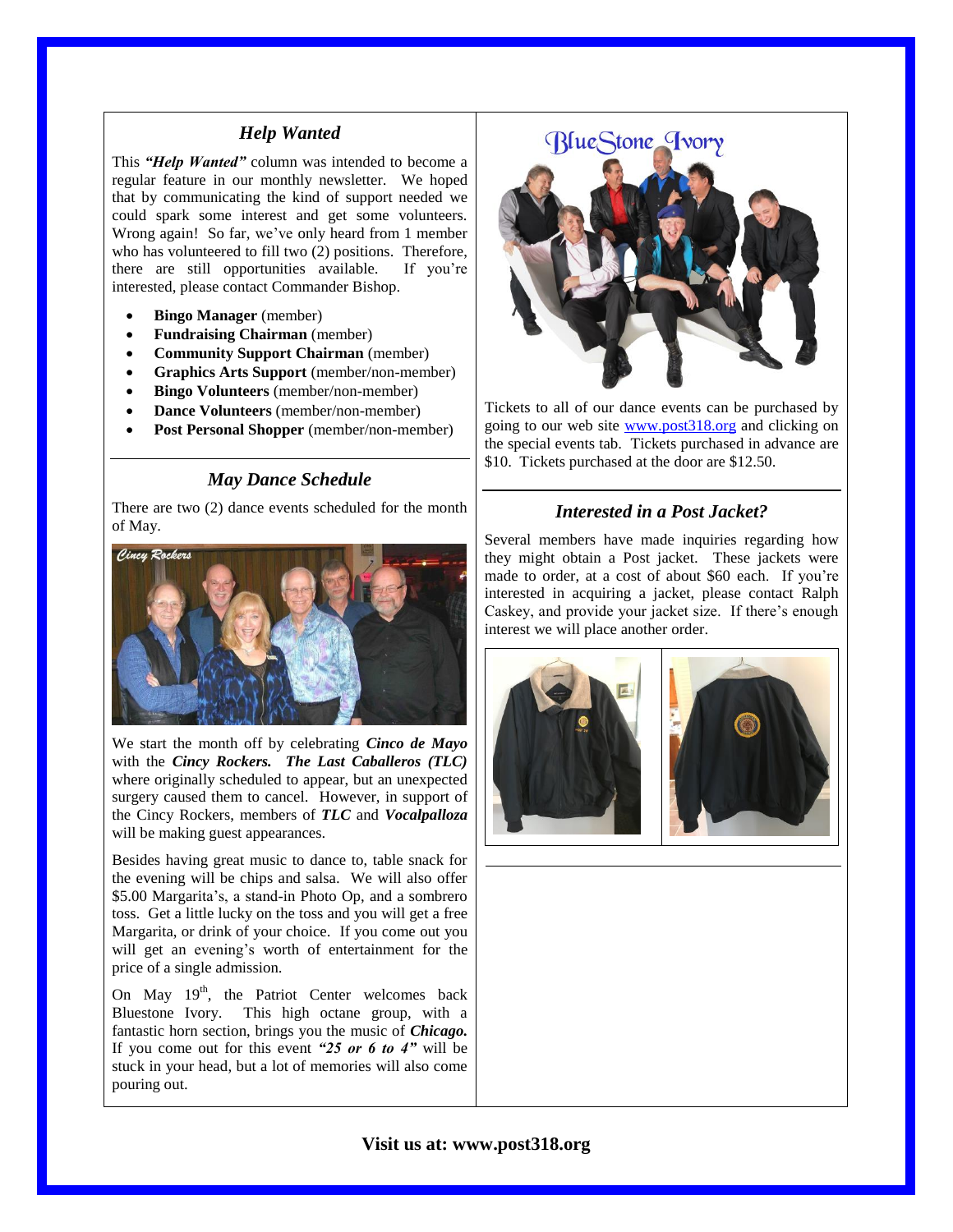#### *Chaplin's Report*

The month of April has been a good month financially for the Post with bingo and dances. The Patriot Center is getting to the point that it can stay afloat. It does take a lot of work to get all this accomplished, and as always, we can always need more help. Of course, if we do not get someone to be our next Commander, all these positive steps, will be for nothing.

The funeral for our true friend Bob Calder, is still on many of our minds. He was a great guy and he will be missed. A big thank you to all the people who help make this occasion special. We have no other deaths this past month. Our prayers go out to Ron Yersky and Leo Turner for their recent surgeries.

Coming up in the month of May we have a couple of stellar events. At the next Legion regular meeting we will have Ohio Senator Steve Wilson present a flag that flew over our state capital to honor the four men who passed during 2017. These men were John S. Justice, John H. Privity, Ralph W. Sinks, and Frank C. Kamman. May they all Rest In Peace. Hopefully we will have good turnout for this meeting. Remember May 9th, beginning at 7:00PM.

There is also The Memorial Day ceremonies where we visit ten cemeteries and honor our fallen comrades. Remember you can take part or you can just ride along. It is well worth the time. Or you could join us for a good breakfast at the Post starting at 6:30 until 7:30 AM.

Thank God Spring has finally arrived. Let me know if there is anything I can do for any one.

God Bless You All!

*Jerry Porter Chaplain*

#### *Next Meeting*

Our next meeting is scheduled for 7:00 PM, Wednesday, May  $9^{\text{th}}$ . Besides our committee reports, we will conduct Post elections. We will also welcome a guest speaker. Ohio 7<sup>th</sup> District Representative Steve Wilson will attend to present a flag that was flown over the state capital to recognize those Post 318 departed comrades who transferred to Post Everlasting, during 2017. They are; John (Steve) Justice, John Privity, Ralph Sinks and Frank Kamman. It would be nice to have a good turnout.

Our success depends on your support, so feel free to bring a friend and come out and join us! As always there will be a light snack after the meeting.

### *Membership Update*

We are almost at quota (154 of 155) for our 2018 membership drive. We need only one more paid member. We have 7 existing members that still have not renewed; if you happen to be one of those 7, I sincerely ask that you consider renewing your membership. If financial considerations are holding you back, please let us know as we can help for this year and value your membership with our Post.

| 2018 Membership Scoreboard             |     |
|----------------------------------------|-----|
| 2017-2018 Quota                        | 155 |
| $\boldsymbol{p}_{aid}$ as of $A/20/18$ | 151 |

| Paid as of 4/30/18          | 154      |
|-----------------------------|----------|
| % Ouota                     | 99.35    |
| <b>Still Needed (Quota)</b> | $\prime$ |
| Goal                        | 165      |
| <b>Still Needed (Goal)</b>  | 11       |
|                             |          |

*Robert Kamman 1 st Vice Commander*

#### *Need Help?*

If you're a veteran and need help obtaining any of your entitled benefits, please contact our Service Officer, Charlie Cleves. Charlie can be reached at (513) 232 7767, or via email at: [ccleves1@fuse.net.](mailto:ccleves1@fuse.net)

### *Thought for the Day:*

We spend the first twelve months of our children's lives teaching them to walk and talk and the next twelve telling them to sit down and shut up. ------ *Phyllis Diller*

#### *Post Officers & Committee Chairs:*

| Commander:                       | Don Bishop        | 513-474-4194 |
|----------------------------------|-------------------|--------------|
| 1st Vice:                        | <b>Bob Kamman</b> | 513-474-5237 |
| 2nd Vice:                        | Matt Lilly        | 513-617-8351 |
| Adjutant:                        | Dan Wolfangel     | 513-474-9577 |
| <b>Finance Officer:</b>          | Ron Yersky        | 513-232-2591 |
| Chaplain:                        | Jerry Porter      | 513-528-1557 |
| Sgt.-at-Arms:                    | Ralph Caskey      | 513-470-6588 |
| Americanism:                     | Randy Lindsey     | 513-374-2099 |
| Bingo:                           | Ed Sears          | 513-474-0246 |
| <b>Community Support: VACANT</b> |                   |              |
| Event Coordination: Ken Knight   |                   | 513-675-5234 |
| <i>Fundraising:</i>              | <b>VACANT</b>     |              |
| House:                           | Bob Alfieri       | 513-232-0309 |
| <b>Service Officer:</b>          | Charlie Cleves    | 513-232-7767 |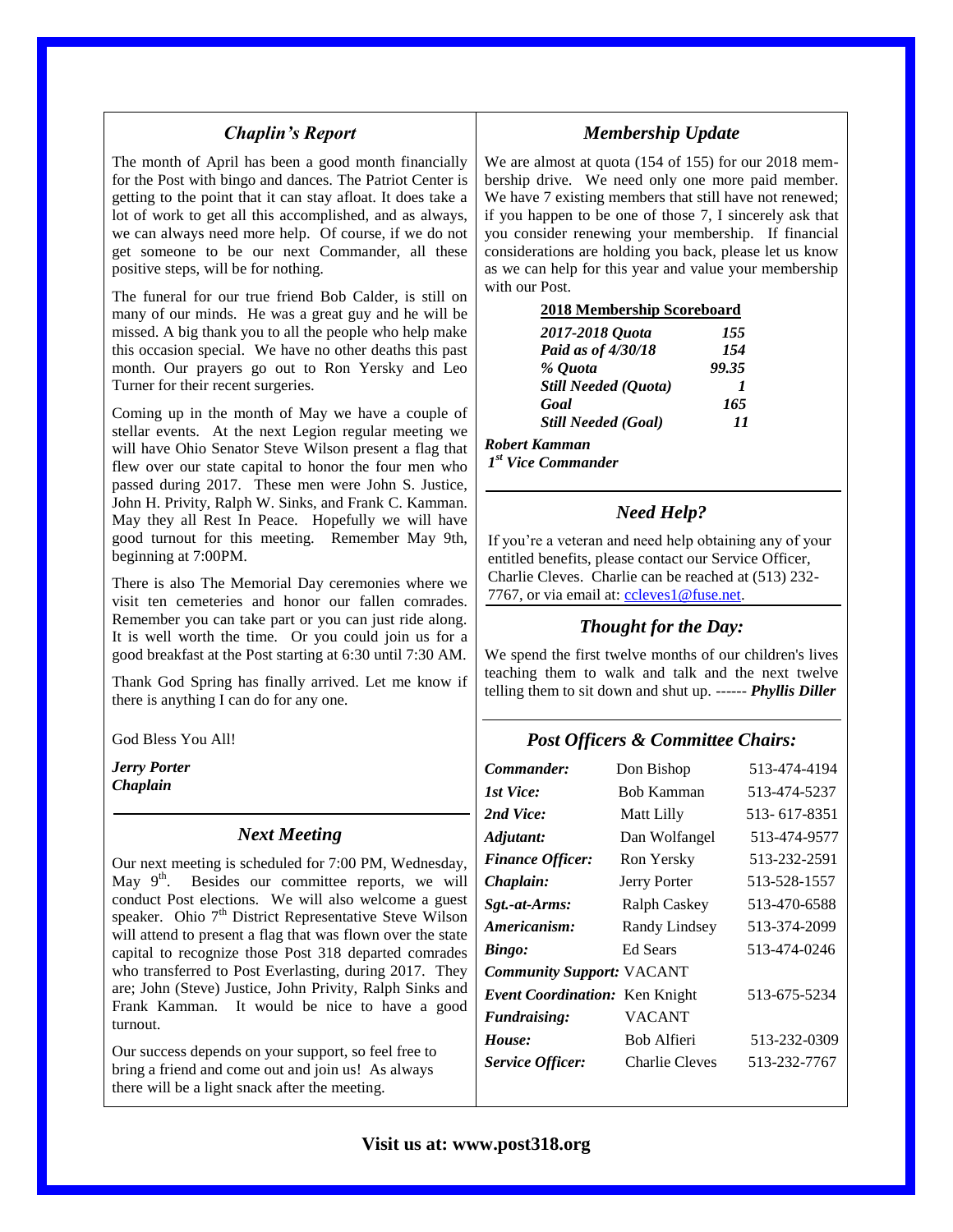#### *Poppy Days – 2018*

Our Poppy Day program will remain the same as last year. We will distribute the Memorial Poppy at six Forest Hills Elementary schools, Kroger and Belterra Park. A summary of each event is listed below:

**Forest Hills School District (FHSD) Poppy Day:** We will conduct our second *"FHSD Poppy Day"*, Thursday, May 24<sup>th</sup>. Besides fundraising to support our Veteran Programs, this event is intended to educate the children in our community about the meaning of *Memorial Day* and the symbolism of the *Memorial Poppy*. The plan is to have each elementary teacher discuss Memorial Day with their students. Then on Poppy Day at least one Post 318 member will be at each of the elementary schools during the lunch hour, to distribute Poppy's and interact with the students. Each child will be given a Poppy, whether they make a contribution, or not. A few extra Poppy's will be left at each school to accommodate students who are absent on "Poppy Day". Sign-ups are now being accepted for this event (the schedule is on the last page of this newsletter). If you have children, or grandchildren, in a specific school and you want to represent the Post at that school, sign up early. These assignments will be made on a  $1<sup>st</sup>$  come  $1<sup>st</sup>$  serve basis.

**Kroger Poppy Day:** We will once again distribute Poppy's at Kroger, Anderson Towne Center (ATC). However, our presence at this Kroger location will continue to be limited to one day, Saturday May  $26<sup>th</sup>$ .

In past years, we have also distributed Poppy's at Kroger, Cherry Grove. Unfortunately, our participation at this location is not yet confirmed. However, we have included this location on our schedule to insure that we have coverage, should we get approved.

**Belterra Park Poppy Day** – We will also conduct our second "Poppy Day" at Belterra Park, Saturday, May 26 th from 12:30p to 5:00p However, this year we will only be set up in 1 location, in the race track area. Like Kroger, we will use a 2 person teams each shift.

A preliminary schedule is printed on the last page of this newsletter. We have 30 slots to fill. You are welcome to volunteer for more than one shift. As always, the schedule is set up to assign 2 members to each shift. You can sign up by calling Don Bishop at 474-4194, or via email at [dabishop@fuse.net.](mailto:dabishop@fuse.net) There will also be a signup sheet available at our May  $8<sup>th</sup>$  meeting. Assignments will be made on a  $1<sup>st</sup>$  come  $1<sup>st</sup>$  serve basis,

### *Post Facebook Pages to Merge*

Today, Post 318 has two (2) Facebook listings; *"American Legion Post 318 Anderson - Anderson* 

*Township*, and *American Legion – Anderson Post 318*. Therefore, people using Facebook to get information about us are either getting half our story, or are disappointed because they couldn't find what they were looking for. The two sites are also causing confusion.

To resolve this issue, Post 318 is in the process of merging its Facebook presence into a single Public Group. When complete *American Legion – Anderson Post 318* will be our active page, and our expectation is that our Facebook content will be both broader and deeper. It should also be noted that the way this group is set up anyone can post on this page, and we encourage you to do so.

Lastly, if you're a Facebook user, we encourage you to both Join us and Like us.

### *Memorial Day Schedule*

Memorial Day, a day of remembrance, is an important occasion for the Veteran Community. The Post will observe this day by continuing its tradition of breakfast, cemetery visits and participation in the Anderson Township "Bell Ceremony". We invite all Post members to join us as we remember those who have served our country. There will be a sign-up sheet available at our May  $8<sup>th</sup>$  meeting. If you can't make the meeting but would like to participate, please contact Sargent-at-Arms, Ralph Caskey by May  $18<sup>th</sup>$ , so that we can insure that there is enough food and transportation to accommodate everyone. Our Schedule of events is listed below. Please share with your family and friends.

- 0630: Breakfast at the Post
- 0745: Muster at Anderson Center
- 0800: Depart Anderson Center
- 0840: Mt. Moriah Cemetery (Mt. Moriah Drive)
- 0905: Veterans Park (Forest Road)
- 0920: Asbury Cemetery (Forest Road @ Asbury)
- 0935: Old Five Mile Chapel Cemetery (Five Mile Road)
- 1000: Hillcrest Cemetery (Sutton Road)
- 1015: Salem Community Church Cemetery (Salem & Sutton)
- 1035: Guardian Angels Cemetery (Beechmont @ Salem)
- 1055: Wolfangel Cemetery (Deaconsbench Drive)
- 1115: Clough Baptist Cemetery (Bridges Road @ Clough)
- 1145: Bell Ceremony check-in at Anderson **Center**
- 1200: Bell Ceremony at Anderson Center